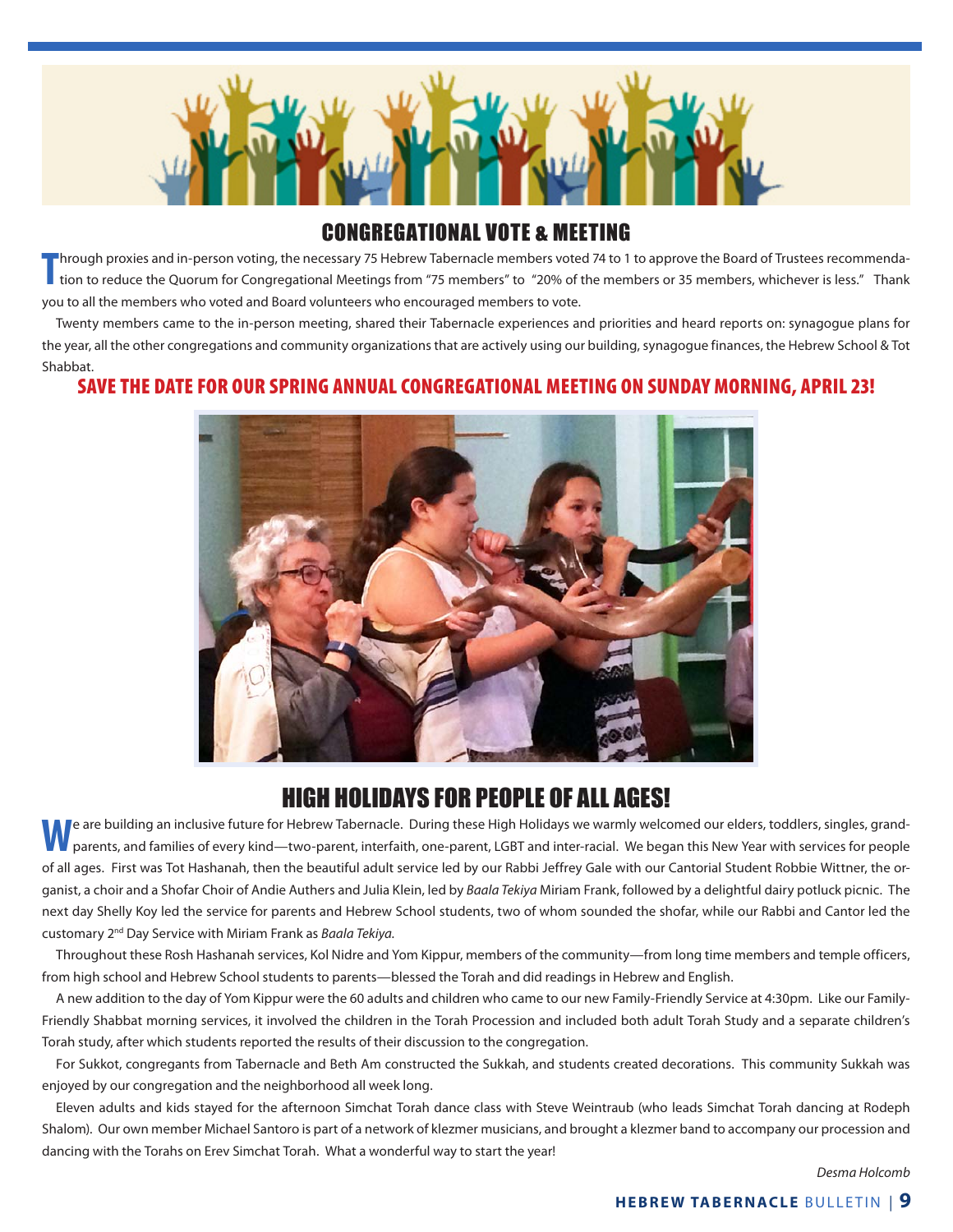

ebecca Hametz-Berner is currently an 8<sup>th</sup> Rebecca Hametz-Berner is currently an 8<sup>th</sup> grader at the Center School on the Upper Westside, where she particularly enjoys her humanities classes, especially Latin. After school, Rebecca has two passions: dance and horseback riding. She currently dances at the Harlem School of the Arts, focusing on ballet and also learning modern and jazz dance. She is excited to be going "on pointe" this fall. When she is not dancing, Rebecca can be found at the Riverdale Riding Stables in the Bronx. She has been riding since she was 8 years old and is an inaugural member of the barn's IEA (Interscholastic Equestrian Association) competitive team. She and her teammates compete against other barns in the Tri-state area. Rebecca has recently begun to learn to jump the horses. It is her dream to someday own her own horse. And if that doesn't happen, maybe she will be a veterinarian so she can take care of others' horses.



## ANNOUNCING HT'S ANNUAL RUMMAGE SALE Seeking Items to Sell and Volunteers!!!

**T** his year's Rummage Sale will be held on Sunday, December 18<br>
and Monday, December 19 from 10am to 4 pm. and Monday, December 19 from 10am to 4 pm.

Clean out your closets and cabinets, ask neighbors for their gently used items and share this information with your friends and community. The Rummage Sale is one of the Hebrew Tabernacle's largest fund raisers and we so do need the funds!

We accept donations of housewares, furniture, software, CD's, DVD's, books, toys, games, art work, jewelry, handbags, and children's clothing All items must be in good working order and in sellable condition. You may bring in donations during regular office hours but please call 212 568-8304 to confirm.

Our *Corner Café* will be open again. We gladly accept donations of fresh baked brownies, muffins, cookies, bread, etc. that can be dropped off the mornings of the sale. The delicious aromas wafting from these treats encourage shoppers to stay longer and buy more!

As always we implore your help! Volunteers will be needed prior to the Sale for sorting, pricing and setting up. Each day of the Sale we need floor walkers, cashiers, baggers, and concessionaires. Please contact the office and let them know your availability.

Thank you in advance for your help and support.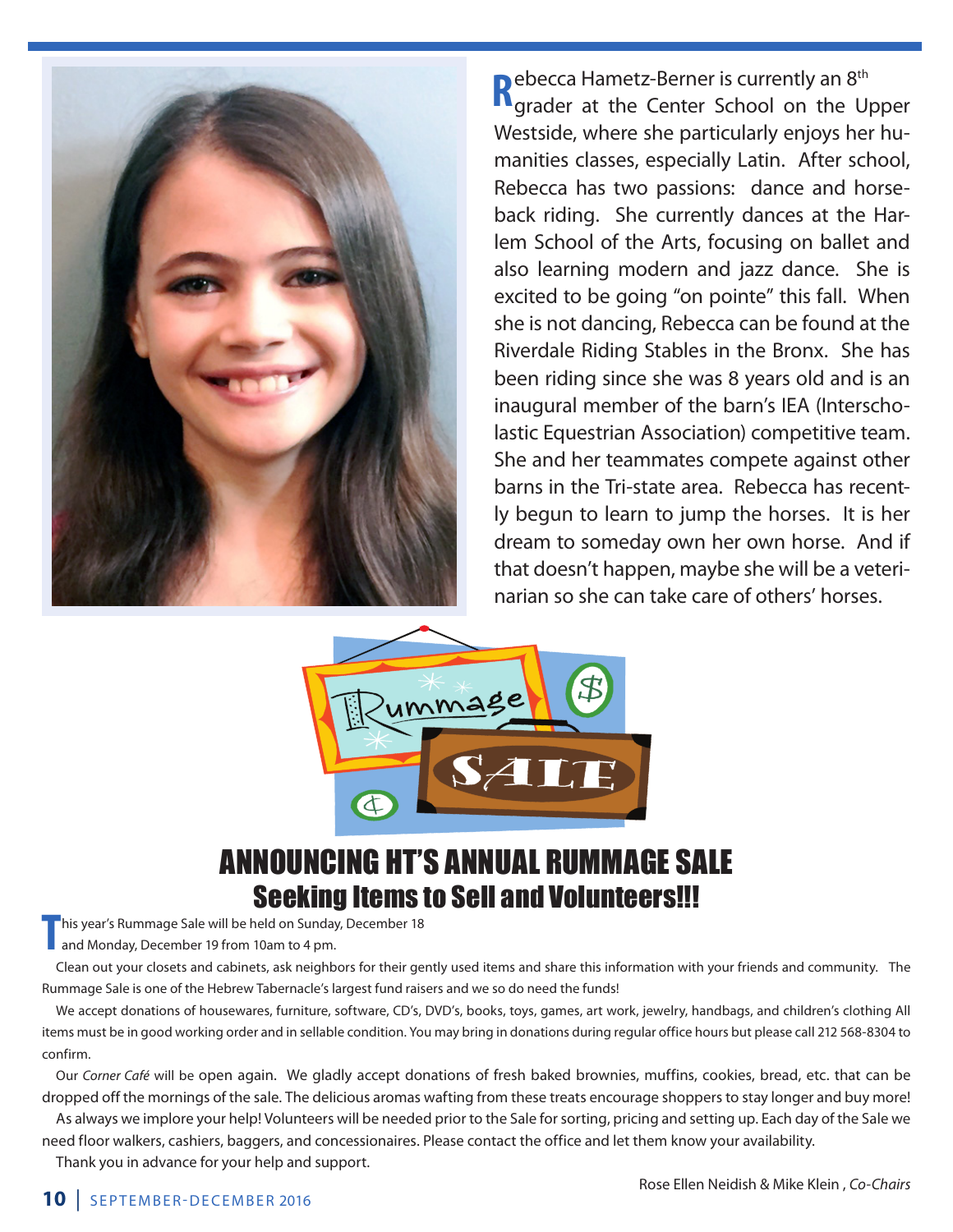# **Memo from one of the Vice Presidents**

#### **IN MEMORY OF HANNAH EISNER**

I was deeply saddened to learn of Hannah's passing – she was one of the pillars of this community. A long time member of this congregation, the Sisterhood, the Board of Trustees and chair of the Chased Committee. Hannah was involved in synagogue life on many levels: interacting with young children, teaching them origami, telling her stories of the holocaust to our students of the Hebrew School, and bringing comfort to people of all ages.

Hannah and I go back a very very long time. I remember she had invited me over to have lunch with her son Billy when I was in kindergarten. Many years later she noticed how active I was in trying to improve the conditions of the building without being on any kind of committee. She was the one who nominated me to be on the Board. The rest is history.

I will never forget the joy on Hannah's face last Rosh Hashanah when special arrangements were made for her to be called up to the Torah while confined to her wheelchair. Arthur Eisner told me that the following week she went to the Metropolitan Museum of Art. Hannah enjoyed life to the fullest and I will always remember her.

#### **WELCOME ROBBY WITTNER OUR NEW STUDENT CANTOR**

I was thrilled to learn this past spring that Robby was going to be our new Student Cantor. In the short time Robby has been here he has performed beyond my expectations. Robby has been an instant hit with the Tots, Hebrew School Students and congregants of all ages. If you have not been to one of the services since his arrival, I urge you to do so. Once you have, I am sure you will be attending more often. Be sure to bring a friend or a family member as well.

Robby has made this congregation extremely proud. His family has a long involvement with this synagogue going to his grandparents, and he is a product of our very own Hebrew School.

I look forward to Robby's involvement in life cycle events, and to working with him to build this congregation.

#### **BUILDING MATTERS**

When this congregation moved up from its former building at 161st Street back in 1973, it was a very wise decision. We are very fortunate that this building is of sound construction with steel beams encased in concrete as well as concrete roof decking. The building did not have a central A/C system and was installed by our congregation upon moving in. Yes that's right, our system is nearing 44 years old. The normal life expectancy is about 30 years. We have managed to squeeze out additional years by routine maintenance as well as extensive up-grades and repairs. Despite that, we have had more than one leak, and as a result this has caused parts of the ceiling to collapse in our sanctuary.

The system operates very inefficiently. It is either on or off so the temperature cannot be regulated, causing additional expense.

While the system is still in working order, we must use this time wisely and build up a fund to replace it before it quits out on us.

As you know, I was successful in obtaining a sizable grant and managed the construction phase for the cladding of the dome parapet walls and coping stone. This was a major step in keeping our building water tight. However, much work still needs to be done. Since our building is exposed on 3 sides it takes a beating from wind, rain, snow and ice. With that in mind, we need to start a brick pointing campaign. Our building has many walls with lots of decorative brick work at different elevations. It would be much too costly for us to do the building all at once. I am proposing that we do one or two walls a season, prioritizing the most critical ones first.

Many congregations require a mandatory contribution to a building fund. We do not. The only way for us to move forward on these projects is through individual donations, winning grants (not so easy) or through fund raisers. When making your Kol Nidre pledge this season please keep these projects in mind.

I wish the entire congregation, their family and friends a healthy, happy and prosperous 5777.

*— Mike Klein*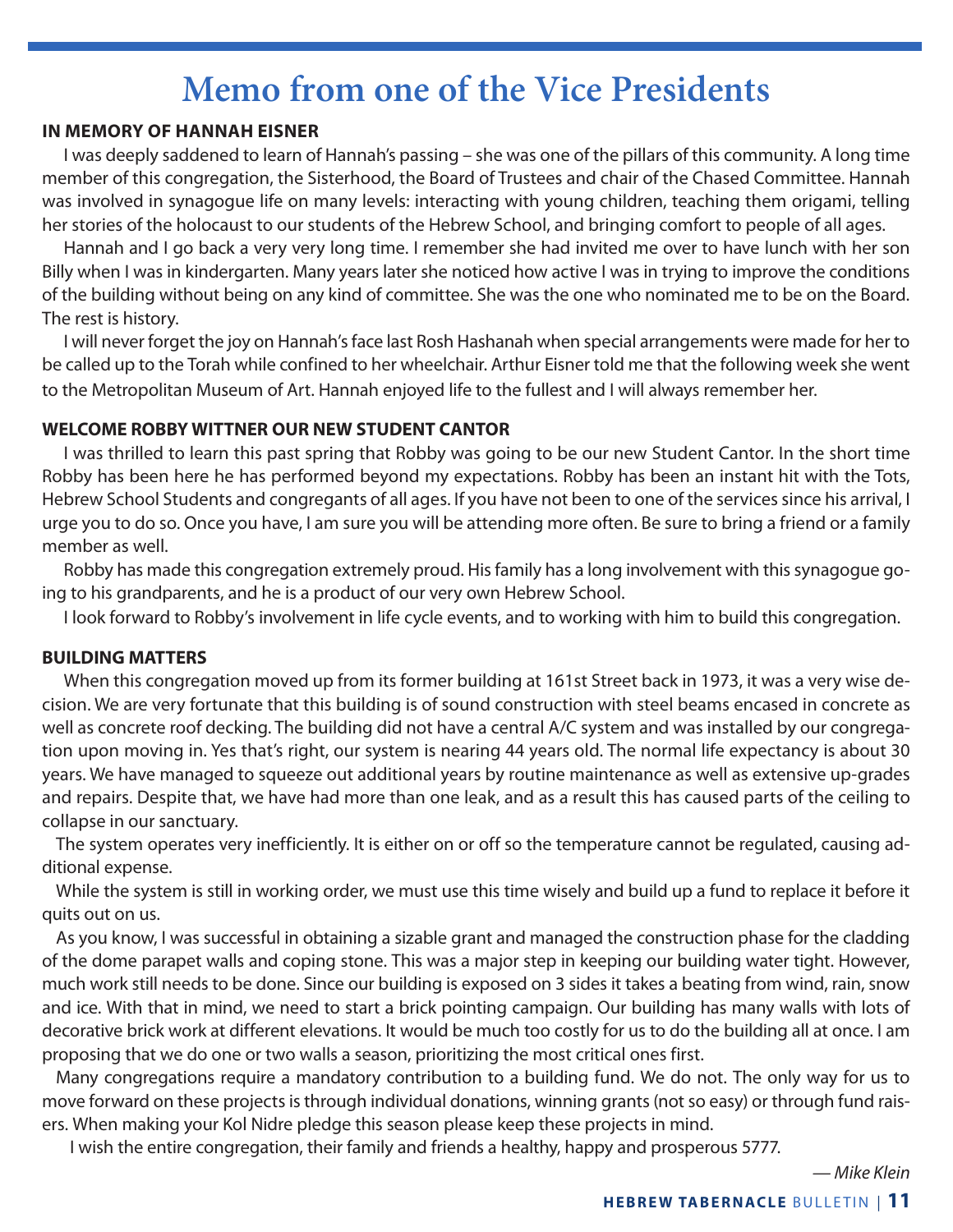#### **IN MEMORIAM**

In grateful memory of the departed whose names are taken from the records of Hebrew tabernacle and Beth am and which appear on a separate weekly Yahrzeit list. It is our minhag to read Yahrzeit names at the Shabbat services following the date. **If you would like a name read, please call the office in the preceding week**.

#### **YAHRZEIT LIST November 11 & 12, 2016**

Hermann Altmann Emanuel Arnstein David Baer Isaac Bauland Siegfried Bernheim Otto Bissinger Herman Bloch Isidor Bloch Alyssa Brennan Berta Choron Boris Choron Jane Collin Harry Danzig Jane Danzig Richard Deman Rosalie Englaender Viola Eschelbacher Regina Frankenberg Edgar Friedberg Rae Friedland Felix Galimir Pepi Gartner Ida Gordon Rudolf Grunewald Resi Hamburger Lillie Henoch Max Henoch Erich Herz Karoline Herz Samuel Herz Martin Herzfeld Sarah Herzfeld Siegbert Herzfeld Miriam Hess David Heumann Louis Hopp Miriam Isaac Ernest Jakobsberg Elsa F. Katz Max Kern Rose Kuehnrich Lore Lewy Rene Loeb Dr. Fred Marx

Felix Marx Walter M. Meyers Emma Michel Eugene M. Moses Cecelia Nadler Josef Nesselroth Gerhard Ollendorff Hedy Oppenheimer Paul Pergamenter Sarah Pergamenter Rudolph R. Pfeffer Laura Pollack Lucie Riess Joel Robinson Harriet Rothschild Sol Seelig Hans Walter Sittenmann Arthur Sommer Lillian Sontheimer Jakob Spaeth Ida Stern Leo Steuerman Julius Stiefel Phyllis Taylor Kurt Wallner Fanny Weber Bernard F. Wickert Gunther Will

#### **November 18 & 19** Fred Beer Nathan Bendheim Nathan Bloom Alfred Bornstein Fred Ebel Lotte Einstein Herbert Elias Joseph Elias Ricarda Clemente Elvirez Max Erman Gertrude Fleischman Ada Forscher Florence Friedland Kurt Goetz David Goldfarb Leah Haines

 Margot H. Heilbut Hans Hermann Marta Herz Erna B. Herzfelder Felice Kalfus Samuel Kaplow Abraham Kestenbaum Adolph Koestler Henrietta Konig Hedi Levenback Ida Levy Lucy Loscocco Ruth R. Maier Herbert Marx Adolph Mastbaum Hede Meyerstein Emmy Nathanson Corinne H. Neuburger Frederika Ober Aaron Oppenheim Max Oppenheimer Jack Rubinstein Carl Ruwalski Lottie Sapadin Theresa Schaye Gertrude Singer Thekla Strauss Lucie Wiesengrund Thekla Wolff

Helen W. Hart

#### **November 25 & 26**

Abraham Arndt Bertha C. Austern Julie Bachenheimer Jeannette Berger Ernest Bergman Ludwig Brandt Irving Doniger Rae Fiber Morris W. Flaster Dr. Walter C. Fleck Sidney Glickman Betty Gold Pvt. Samuel J. Heller Sidi Herzberg Jindrich Hoffman Siegfried Jonas Eric Kaufman Samuel Kestenbaum Marie Klopfer Henry H. Kramer

Gerald Land Ilona Lehman Fred Luft Rose Maas Dr. Ernest Marso Sussana Meyer Hansi Morbach Dr. George S. Naftulin Hannah Neuhaus Leiser Neuman Harold Neumann Robert Ottensooser Sophie Phillips Samuel D. Propper Walter Robert Jacob Rosenberg Lisel Rosenthal Rose Rosenthal Lina Rubel Rosa Steuerman Phyllis Stream Margot Tannenwald Sarah Tanz Henrietta Vogel Max Wallenstein Lilly Weil Beatrice Weinberg Elsa Weinberg Hermann Wellisch Blanche Wurzinger

#### **December 2 & 3**

Helene Adler Joseph Adler Werner Bauer Emmy Blankenstein Ruth Bloch Joseph A. Blum Annie Charig Yettchen Collin Sylvia Dlugatch Moses Edberg Norman Eisner Morton Eligator Susanne Erman Anna Fein Ilse Flehinger Walter Frank Max Fried Ida Friedland Fred Furnberg Continued on page 13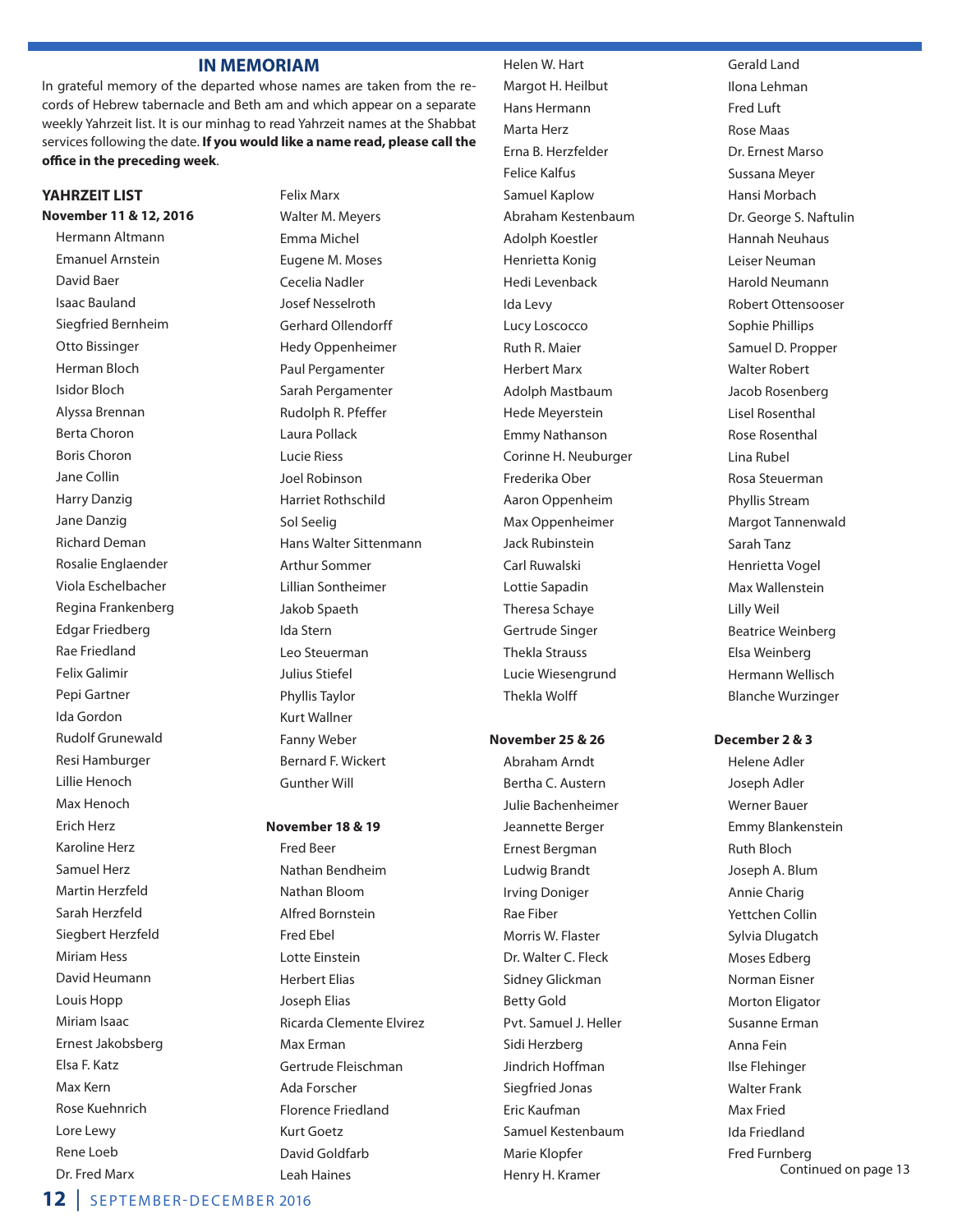#### **YAHRZEIT LIST**

*Continued from page 12* Rose Glantz Gerry Goldberg Irving Goldman Curt S. Goldsmith Isidor Guggenheim Manfred Hahn Justin Hanau Bertha Hirschowitz Debra Hoberman Ella Jacobs Julie Koerpel Ethel Kohon Samuel Levy Bertel Lowenstein Bernard S. Lowenthal Emil Mandel Charles Meyer Betty Myerson Rose Nadelman Frances Pulsifer George Rawle Martha Reiter Gershon Remiz Fannie Rind Samuel Rind Rose Rosenfeld Hugo Sander Susan Berger Schack Ernest Schmidt Ingeborg Schorsch Willy Schwab Ilse Seelig Jacob Stern Louis Strauss Mollie Stutz Herman Weiler Richard Weis Max Westheimer Jacob Wielar Mark Wolff Markus Wollner

#### **December 9 & 10**

 Irving Axelrad Ruth Baer Sofie Baumgart Bertha Bertheim Moritz Blumenthal Ilse Brodman Ann Callman

Gus Einstein Allen J. Elias Fanny English Erich S. Federmann Meloni Frank Martin Goldman Abraham Heilbronn Bruno Herz Friedel Heynemann Paul S. Jonas Hedy Klinger Adolf Lachmann Walter F. Lebrecht Grete Lehmann Alfred Levy Sarah Lewis Henry Lipkin Hugo Meier Jenny Meier Hugo Meininger Dr. Solomon Perlroth Honora Reiss Jeanne Rubinstein Benjamin L. Saloshin Selma Sarner Irma Scharf Katherina Schnurmacher Bertha Schwab Tillie Schwartz Samuel Sollender Harry Solow Ann Sonnenfeld Ernest W. Stein Abram A. Weigert Morris Weigert Dennis H. Wolf Minnie Wolff Hedwig Wollner

#### **December 16 & 17**

 Bella Adelman Emma Arndt Lina Arndt Herman Benjamin Sophie Berger Frieda Berney Amelia Cohen Henry L. Cohen Ronald Cronin Maxim Decoin Erna Englander Oscar Englander

Aaron Friedland Lea Goettinger William Haberman Nettie Hausman Ruth Heinecke Amalia Hirschfeld Leopold Jourdan Joseph Kavaler Rita Eulau Kern Pauline Koy Rose Lauer Max Levine Nanni Loeb Paula Marx Fred Meyer Ottilie Meyer Rosa Michel Rodolfo Neustadt Erna Nussbaum Moses Ottenheimer Dakota Pite Rabbi Jacob Polish Gerde Pollack Dr. Maurice Rashbaum Mamie Rosenfeld Oscar Rosenthal Dorothy Schwartz Julius Seligsberg Dr. Alfred Strauss Dr. Justin Strauss Fay Sturman Julius Ullmann Henry Wallach Aaron Weigert Bertha Weikersheimer Dr. Walter Weil Jakob Weinheim

#### **December 23 & 24**

Muriel Baar Lottie Bachenheimer Lucie Bergmann Walter Biermann Sophia Block Dr. Maria Blume Franziska Boas Bessie Braunstein Ellen Clipper Rita Cohn Moses Dittmann Nathan Eckstein Hilde Englander

Marx Finstone Rose Forscher Thekla Frank Hedy Ginzburg Anne M. Greenbaum Sydelle Greenhut Martin Haas Bruno Heart Frida Hecht Julius Heilbronn Paul Heinecke Jacob Isaacs Adolf Israel Arthur Jacoby Rochel Greenberg Kleiner Martha Kohlmann Jamie Kohn Max Lexandrowitsch Leon Loeb Emilie Lowenstein Lee Luft Bertha Orchard Metzner Fanny Neumann Armin Oppe Charles Rosenfeld Siegfried Rosenthal Otto Rubel Jean Rubinsky Elmer Sapadin Kurt Schickler Bella Schnitzler Barbara Scholler Herbert Schwartz Tillie L. Schwartz Werner Simon Lillie Sink Shari Solow Leo Steindler Hanna Stern Henry Wolf Regina Wolf

#### **December 30 & 31**

Muriel Baar Lottie Bachenheimer Lucie Bergmann Walter Biermann Sophia Block Dr. Maria Blume Franziska Boas Bessie Braunstein Continued on page 14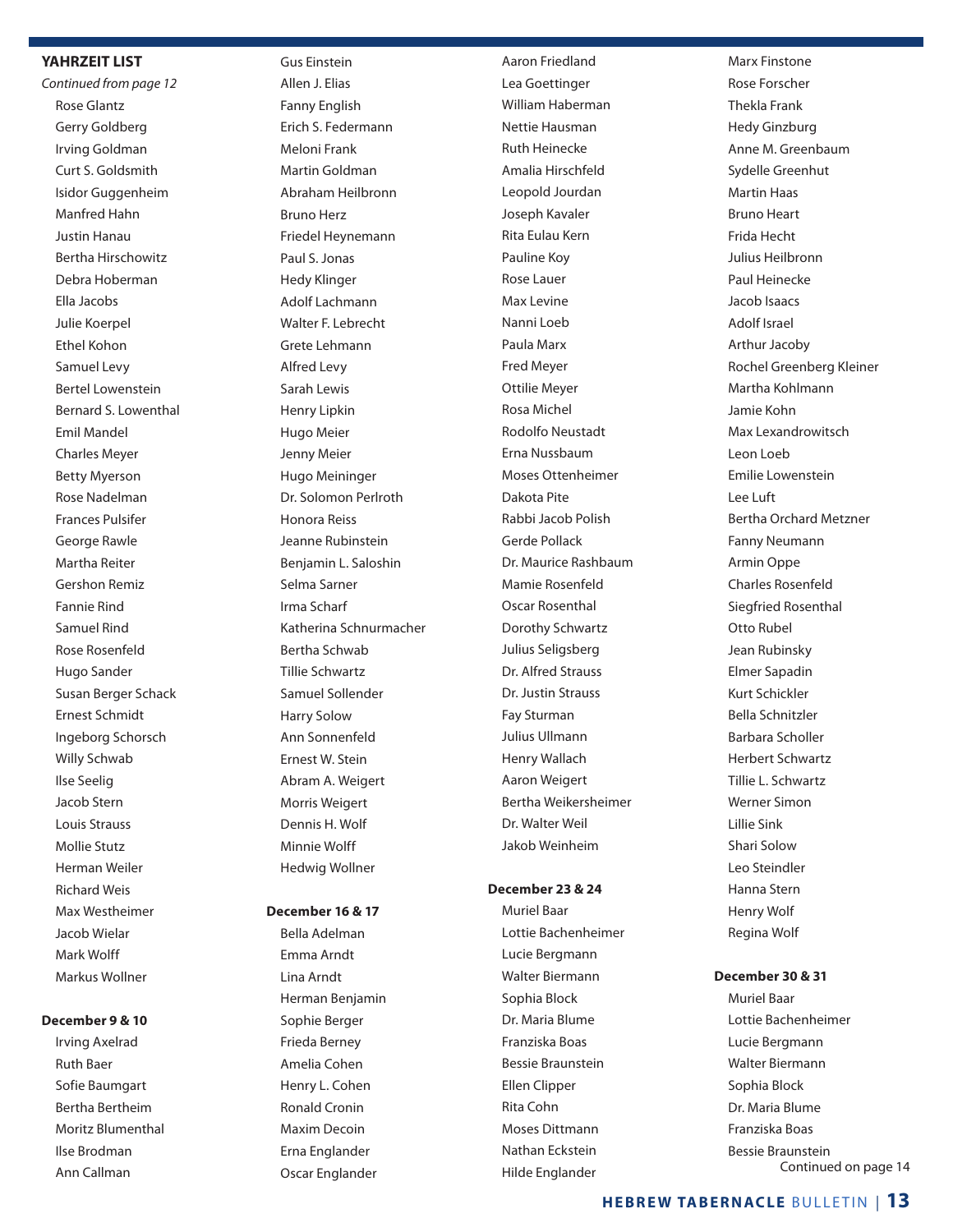#### **YAHRZEIT LIST**

*Continued from page 13* Ellen Clipper Rita Cohn Moses Dittmann Nathan Eckstein Hilde Englander Marx Finstone Rose Forscher Thekla Frank Hedy Ginzburg Anne M. Greenbaum Sydelle Greenhut Martin Haas Bruno Heart Frida Hecht Julius Heilbronn Paul Heinecke Jacob Isaacs Adolf Israel Arthur Jacoby Rochel Greenberg Kleiner Martha Kohlmann Jamie Kohn Max Lexandrowitsch Leon Loeb Emilie Lowenstein

Lee Luft Bertha Orchard Metzner Fanny Neumann Armin Oppe Charles Rosenfeld Siegfried Rosenthal Otto Rubel Jean Rubinsky Elmer Sapadin Kurt Schickler Bella Schnitzler Barbara Scholler

Herbert Schwartz Tillie L. Schwartz Werner Simon Lillie Sink Shari Solow Leo Steindler Hanna Stern Henry Wolf

Regina Wolf **January 6 & 7, 2017**

Margarete Adler Lea Allweil Nathan Thomas Austern Mimi Bachrach



 Alfred Besser Bella Bimberg Walter Blankfort Gertrude Bloch Fred Bodenheimer Joan Brennan Lucy P. Cahn Rochelle Cantor Sofie Cohen Caesar Cohn Jacob Dessauer Emma Eschelbacher Ira Eulau Nora Frajer Inge Goodkind Emma Gutmann Bina Hamburger Frieda Hamburger-Schmer Daniel Hamelburger Willi Heimann Joseph Hirschheimer Aaron Jacobs Arthur L. King Charles Kluge Stephan Leopold Tillie Sneudaira Lesser

Warner Baer

Leon Lewin Pauline Morris Valerie Muetz Jacob Oppenheimer Hilde Pollack Ella Reiner Dagmar Rosenbaum Sophia Ross Philip Sandler Anna Saul Julius Schloss Belle Schoenwetter Therese Schwarz Gumpert Seide Ilse Selowsky Rose Silverman Minna Sommer Max Steinberg Alice Stern-Peters Max Teichner Selma Tobias Leopold Ullman Ellen Wall Rudolf Waller Frieda Winter

**A** ndie Authers was born in Mexico City and has been going<br>**A** to Hebrew Tabernacle since she moved to New York at the ndie Authers was born in Mexico City and has been going age of two, speaking mostly Spanish. From Tot Shabbat to playing shofar with the "Shofarellas" over the High Holidays, she loves it all! She is always keen to help out with our bigger projects, such as the annual Purim Carnival, Mitzvah Day, and our Rummage Sale. Though she was only able to attend Kitah Aleph and Kitah Zayin, she enjoyed it and is eager to continue with Hebrew High School. Andie has been to a total of 5 schools in three different countries. After Pre-school at the YMYWHA, she went to Camp Yomawha for 2 summers and Twelve Trails camp for 1. Then she had 2 great years in the G&T program at P.S 153 in Harlem. From there, at the age of 6, she moved to London where she went to 2 different schools- both without homework! In London she enjoyed swimming at the local pools, tennis in Highgate Woods and going to horseback riding birthday parties. She also learned how to play trumpet, cello and baritone horn. She returned from London 2 years ago and started at Kinneret Day School, where she is in 8th grade. Her favourite subject is English. She enjoys playing trumpet and doing yoga and karate. She lives with her Mom, Dad, 2 pet cats Hooper and Birdie, and 2 pet siblings Josie and Jamie. We would like to invite everyone to a kiddush luncheon after her service on November 12th at 10:30 AM.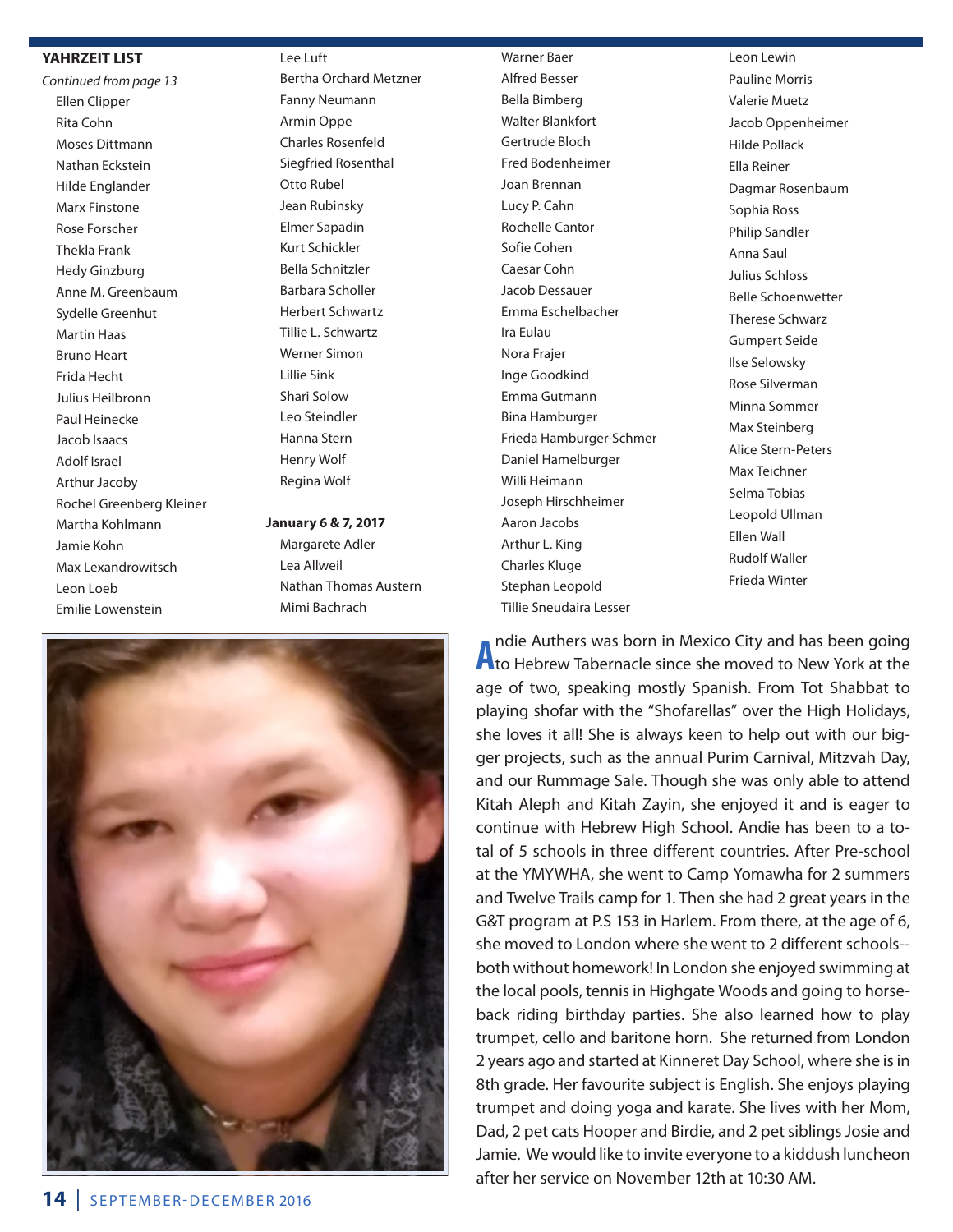## NOVEMBER 2016 TISHREI-CHESHVAN/5777

| <b>SUNDAY</b>      |    | <b>MONDAY</b>                                                                                                        |    | <b>TUESDAY</b>                                   |    | <b>WEDNESDAY</b>                                                                             | <b>THURSDAY</b>    | <b>FRIDAY</b>                                           | <b>SATURDAY</b>                                                                                               |
|--------------------|----|----------------------------------------------------------------------------------------------------------------------|----|--------------------------------------------------|----|----------------------------------------------------------------------------------------------|--------------------|---------------------------------------------------------|---------------------------------------------------------------------------------------------------------------|
|                    |    |                                                                                                                      |    | <b>TISHREI 1</b><br><b>Rosh Chodesh Cheshvan</b> |    | <b>CHESHVAN1</b><br><b>Rosh Chodesh Cheshvan</b><br>10:00 am: Sisterhood Meeting             | <b>CHESHVAN 2</b>  | <b>CHESHVAN 3</b><br>7:30 pm: Family Service/Dinner     | <b>CHESHVAN4</b><br><b>Parashat Noach</b><br>10:00 am: Shaharit                                               |
|                    |    |                                                                                                                      |    |                                                  |    | 4:00 pm: Hebrew School<br>$\overline{\mathbf{2}}$<br>Aleph-Grimmel                           | 3                  |                                                         | 5                                                                                                             |
| <b>CHESHVAN 5</b>  |    | <b>CHESHVAN 6</b><br>4:00 pm: Hebrew School<br>Dalet-Zayin<br>6:00 pm: Hebrew High School<br>7:00 pm: Exercise Class |    | <b>CHESHVAN 7</b><br>7:00 pm: Exercise Class     |    | <b>CHESHVAN 8</b><br>10:00 am: Sisterhood Meeting<br>4:00 pm: Hebrew School<br>Aleph-Grimme  | <b>CHESHVAN 9</b>  | <b>CHESHVAN 10</b><br>7:30 pm: Kristallnacht Service    | <b>CHESHVAN 11</b><br><b>BAT MITZVAH OF ANDIE AUTHERS</b><br><b>Parashat Lech-Lecha</b><br>10:00 am: Shaharit |
|                    | 6  |                                                                                                                      | 7  |                                                  |    | $\boldsymbol{9}$                                                                             | 10                 | 11                                                      | 12                                                                                                            |
| <b>CHESHVAN 12</b> |    | <b>CHESHVAN 13</b><br>4:00 pm: Hebrew School<br>Dalet-Zayin                                                          |    | <b>CHESHVAN 14</b>                               |    | <b>CHESHVAN 15</b><br>10:00 am: Sisterhood Meeting<br>4:00 pm: Hebrew School<br>Aleph-Grimme | <b>CHESHVAN 16</b> | <b>CHESHVAN 17</b><br>7:30 pm: Kabbalat Shabbat Service | <b>CHESHVAN 18</b><br><b>Parashat Vavera</b><br>10:00 am: Shaharit<br>12:00 pm: Study of the Zohar            |
|                    | 13 |                                                                                                                      | 14 |                                                  | 15 | 16                                                                                           | 17                 | 18                                                      | 19                                                                                                            |
| <b>CHESHVAN 19</b> |    | <b>CHESHVAN 20</b><br>4:00 pm: Hebrew School<br>Dalet-Zayin<br>7:00 pm: Exercise Class                               |    | <b>CHESHVAN 21</b>                               |    | <b>CHESHVAN 22</b><br>10:00 am: Sisterhood Meeting<br>4:00 pm: Hebrew School<br>Aleph-Grimme | <b>CHESHVAN 23</b> | <b>CHESHVAN 24</b><br>7:30 pm: Kabbalat Shabbat Service | <b>CHESHVAN 25</b><br><b>Parashat Chayei</b><br>Safa<br>10:00 am: Shaharit                                    |
|                    | 20 |                                                                                                                      | 21 |                                                  | 22 | 23                                                                                           | 24                 | 25                                                      | 26                                                                                                            |
| <b>CHESHVAN 26</b> |    | <b>CHESHVAN 27</b><br>4:00 pm: Hebrew School<br>Dalet-Zavin<br>7:00 pm: Exercise Class                               |    | <b>CHESHVAN 28</b>                               |    | <b>CHESHVAN 29</b><br>10:00 am: Sisterhood Meeting<br>4:00 pm: Hebrew School<br>Aleph-Grimme |                    |                                                         |                                                                                                               |
|                    | 27 |                                                                                                                      | 28 |                                                  | 29 | 30                                                                                           |                    |                                                         |                                                                                                               |

## DECEMBER 2016 KISLEV-TEVET/5777

| <b>SUNDAY</b>                                     | <b>MONDAY</b>                                                                                                      | <b>TUESDAY</b>                                                           | <b>WEDNESDAY</b>                                                                                                                        | <b>THURSDAY</b>                               | <b>FRIDAY</b>                                                                                                                      | <b>SATURDAY</b>                                                                                                                          |
|---------------------------------------------------|--------------------------------------------------------------------------------------------------------------------|--------------------------------------------------------------------------|-----------------------------------------------------------------------------------------------------------------------------------------|-----------------------------------------------|------------------------------------------------------------------------------------------------------------------------------------|------------------------------------------------------------------------------------------------------------------------------------------|
|                                                   |                                                                                                                    |                                                                          |                                                                                                                                         | <b>KISLEV1</b><br><b>Rosh Chodesh Kislev</b>  | <b>KISLEV<sub>2</sub></b><br>7:30 pm: Kabbalat Shabbat Service                                                                     | <b>KISLEV3</b><br><b>Parashat Toldot</b><br><b>BAT MITZVAH OF REBECCA</b><br><b>HAMETZ-BERNER</b><br>3<br>10:00 am: Shaharit             |
| <b>KISLEV4</b>                                    | <b>KISLEV 5</b><br>4:00 pm: Hebrew School<br>Dalet-Zayin<br>7:00 pm: Exercise Class                                | <b>KISLEV 6</b>                                                          | <b>KISLEV 7</b><br>10:00 am: Sisterhood Meeting<br>4:00 pm: Hebrew School<br>Aleph-Grimme<br>7:00 pm: Parent Wine and Cheese<br>Evenina | <b>KISLEV 8</b>                               | <b>KISLEV 9</b><br>6:30 pm: Family Service/Dinner<br>7:30 pm: Kabbalat Shabbat Service                                             | <b>KISLEV10</b><br>Parashat Vayetzei<br>10:00 am: Shaharit                                                                               |
| 4                                                 | 5                                                                                                                  |                                                                          |                                                                                                                                         | 8                                             | g                                                                                                                                  | 10                                                                                                                                       |
| <b>KISLEV11</b>                                   | <b>KISLEV12</b><br>4:00 pm: Hebrew School<br>Dalet-Zayin<br>6:00 pm: Hebrew High School<br>7:00 pm: Exercise Class | <b>KISLEV13</b>                                                          | <b>KISLEV14</b><br>10:00 am: Sisterhood Meeting<br>4:00 pm: Hebrew School<br>Aleph-Grimme                                               | <b>KISLEV15</b>                               | <b>KISLEV16</b><br>7:30 pm: Kabbalat Shabbat Services                                                                              | <b>KISLEV17</b><br><b>Parashat Vayishlach</b><br>10:00 am: Family Friendly Service<br>10:00 am: Shaharit<br>12:00 pm: Study of the Zohar |
| 11                                                | 12                                                                                                                 | 13                                                                       | 14                                                                                                                                      | 15                                            | 16                                                                                                                                 |                                                                                                                                          |
| <b>KISLEV18</b>                                   | <b>KISLEV19</b><br>4:00 pm: Hebrew School<br>Dalet-Zayin                                                           | <b>KISLEV 20</b>                                                         | KISLEV <sub>21</sub><br>10:00 am: Sisterhood Meeting                                                                                    | <b>KISLEV 22</b>                              | KISLEV <sub>23</sub><br>7:30 pm: Kabbalat Shabbat Service                                                                          | <b>KISLEV 24</b><br><b>Chanukah: 1 Candle</b><br><b>Parashat Vayeshev</b><br>10:00 am: Shaharit                                          |
| 18                                                | 19                                                                                                                 | 20                                                                       | 21                                                                                                                                      | 22                                            | 23                                                                                                                                 | 24                                                                                                                                       |
| KISLEV <sub>25</sub><br><b>Chanukah: Candle 2</b> | KISLEV <sub>26</sub><br><b>Chanukah: Candle 3</b><br>7:00 pm: Exercise Class                                       | <b>KISLEV 27</b><br><b>Chanukah: Candle 4</b><br>10:00 am: Simchat Torah | <b>KISLEV 28</b><br><b>Chanukah: Candle 5</b>                                                                                           | <b>KISLEV 29</b><br><b>Chanukah: Candle 6</b> | <b>TEVET 1</b><br><b>Chanukah: Candle 7</b><br><b>Rosh Chodesh Tevet</b><br>7:30 pm: Community Chanukah<br>Candle Lighting Service | <b>TEVET 2</b><br><b>Chanukah: Candle 8</b><br><b>Parashat Miketz</b><br>10:00 am: Shaharit                                              |
| 25                                                | 26                                                                                                                 |                                                                          | 28                                                                                                                                      | 29                                            | 51                                                                                                                                 | 61                                                                                                                                       |